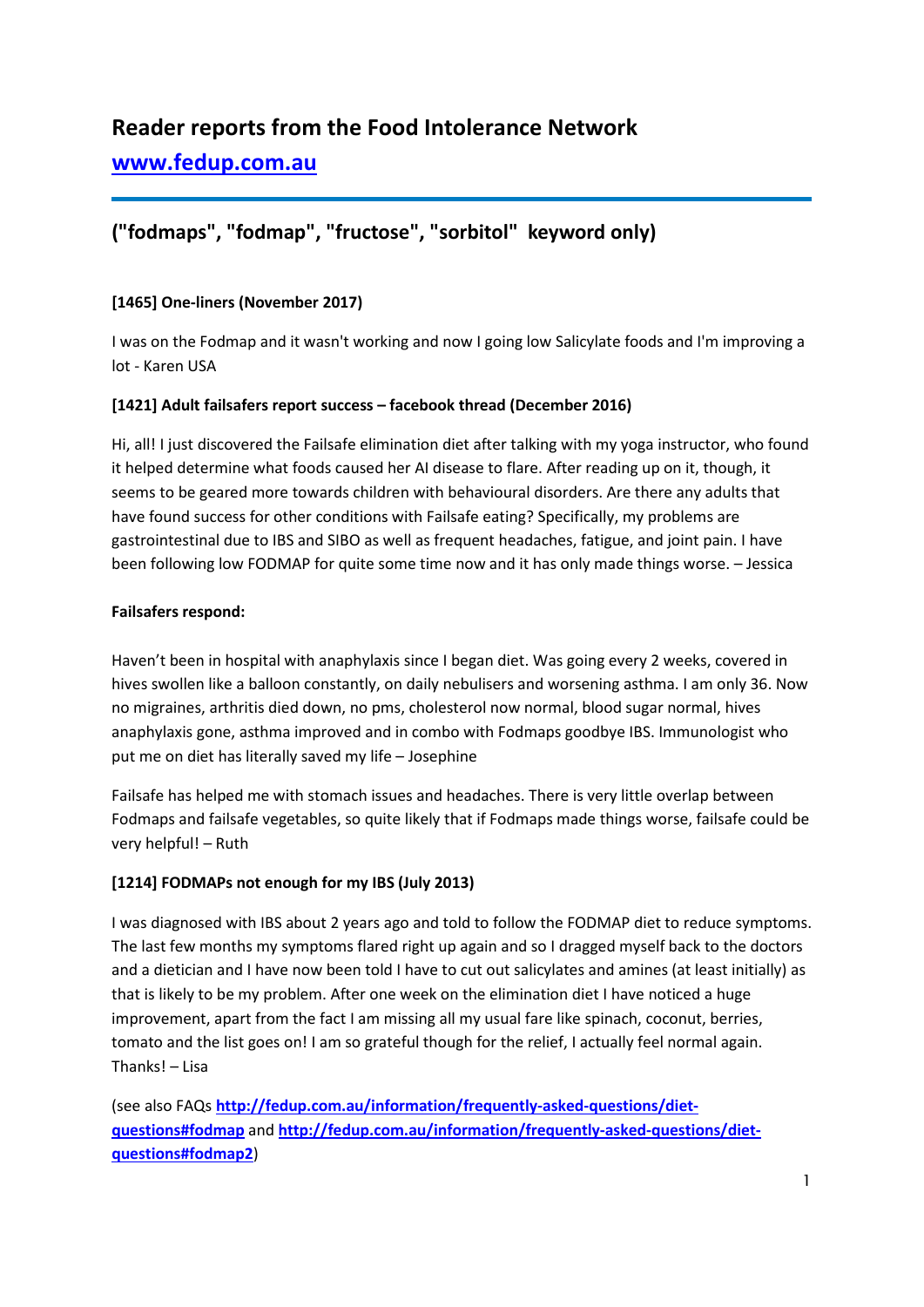#### **[1122] Forgetful and stomach cramps on FODMAP elimination diet (August 2012)**

I have been suffering from various IBS-like symptoms for several years and have finally decided to do something about it. A couple of months ago I went to see a dietitian and following her advice tried a FODMAP elimination diet for a month. Although there was improvement in some areas there was a decline in others. I became VERY forgetful and suffered stomach cramps when eating what turned out to be foods high in salicylates. – Sharon

#### **[1121] FODMAP diet made my gastro symptoms so much worse (August 2012)**

I'm a coeliac with ME/CFS who is still having major problems with food reactions (particularly gastrowise; I get so much pain/bloating/cramping/malabsorption etc that my life is severely affected by it) despite following a strict GF diet. I have a feeling salicylates may be a big problem for me, and I can see that my diet is very high in them. I was trialled on a FODMAP diet by my dietician but it made my symptoms so much worse, and I suspect this may be because the 'safe' FODMAP foods are actually those that are highest in salicylates. - Alison, UK

#### **[993] Low salicylate versus low fructose diet (March 2011)**

My 4 year old son' behaviour has always been challenging, but has been particularly bad in recent weeks. After complaining of bloating, diarrhoea etc a breath test revealed that he was fructose intolerant (Note: about 50% of people have a positive breath test, so it is not very useful - **[Fructose](https://www.fedup.com.au/factsheets/additive-and-natural-chemical-factsheets/fructose-malabsorption)  [malabsorption factsheet](https://www.fedup.com.au/factsheets/additive-and-natural-chemical-factsheets/fructose-malabsorption)**). So we started on the strict fructose elimination diet. My GP asked me a couple of weeks later how the diet was going. I responded that it was going well and that my son had not complained of bloating, stomach pains, etc since. However the thing I had noticed the most was his improved behaviour. I'm sure my GP thought I was a little odd, and commented that it wasn't something he'd heard of before but perhaps my son's behaviour is better because he doesn't have tummy pains. I wasn't convinced.

After a few weeks, we started a challenge by reintroducing the high fructose foods. He seemed to tolerate them well as long as he doesn't eat too much fruit each day. However, his behaviour has been foul! He seems more angry than ever, and last week I was wondering if he may be ODD. The Magic 123 which worked well for so long,now has no impact as he is just so defiant.

So, I started FAILSAFE eating 6 days ago. We haven't done it perfectly as his diet is very restricted due to food allergies and the fructose intolerance. But I've removed the high salicylate items, particularly tomatoes, strawberries and cantelope; and we're really just having the good ol meat and 3 veg for tea every night. I've cut his fruit intake to 1 serve every 2-3 days.

Day 1 perfect behaviour although it was still like walking on egg shells.

Day 2 bad morning, good afternoon.

Day 3 good behaviour a little less eggshells!

Day 4, 5, 6 great behaviour.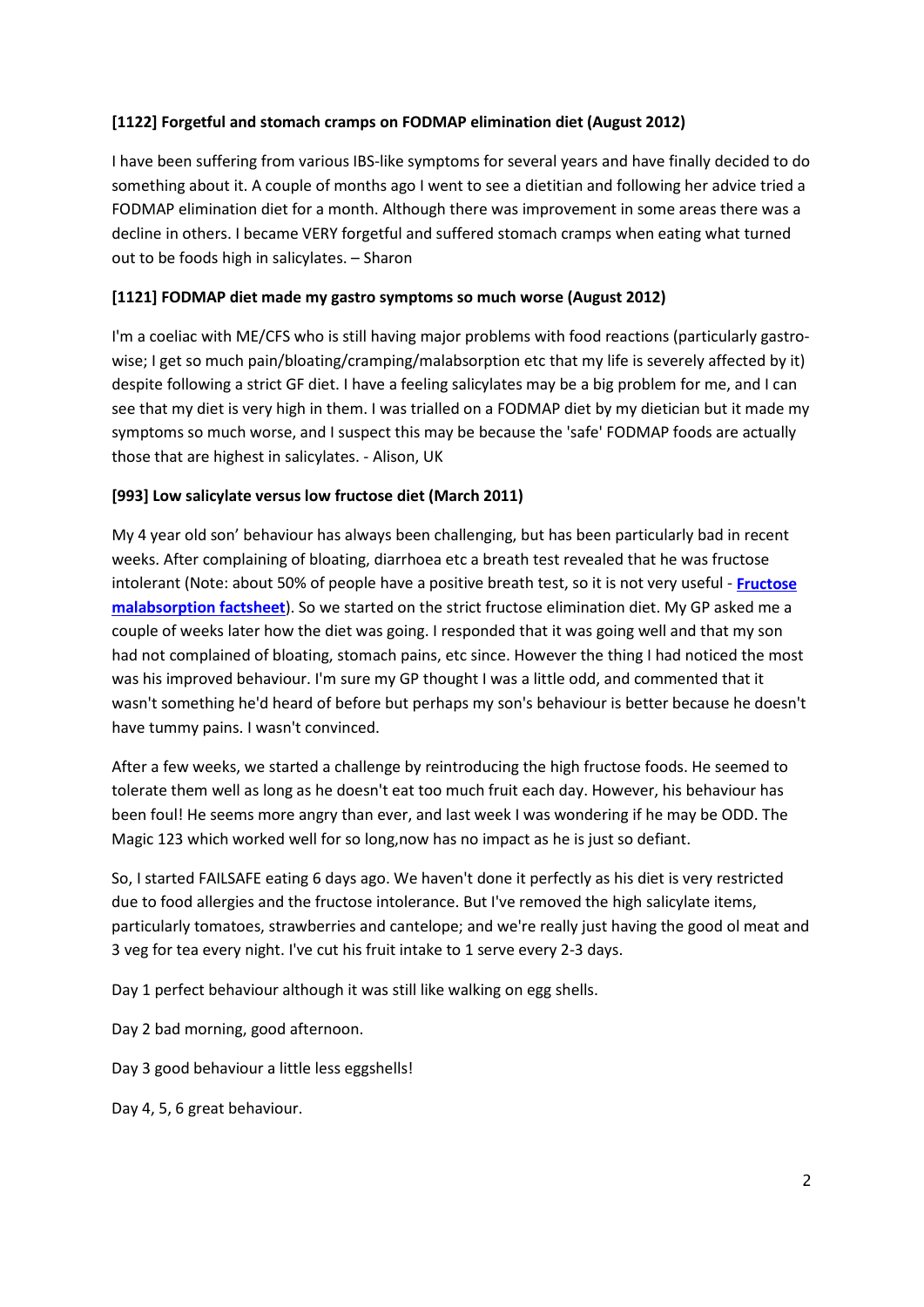When things are good he is the perfect gentleman, well-mannered a real angel. But when things aren't going his way he still gets grumpy but most of the time he can now control the anger. A week or more ago, he just couldn't.

**Update 3 months later after doing the elimination diet with a dietitian:** Things went really well for some time. However, my son was desperate for some of the non-failsafe foods, particularly tomato sauce and jam. So I gradually caved in, and allowed him to have some. Initially it was a little bit every few days, then a little each daily. Although I'm still careful with his diet, he mustn't be able to tolerate even these quantities as we've started to notice some of the same old behaviour. The salicylates seem to have a cumulative effect on him. Whilst his behaviour hasn't been as aggressive or defiant, I'm certainly noticing that he is loud and unsettled. He can't concentrate on playing with his toys, but instead races around the house and jumps on the furniture! So this week were back on failsafe - strictly! – Carly, by email.

What the researchers say: (See page 14 of the RPAH Elimination Diet Handbook 2009 available from **[www.allergy.net.au](http://www.allergy.net.au/)**): 'Having excessive amounts of fruit especially fruit juice and dried fruit can cause symptoms such as bloating, reflux, abdominal discomfort, wind and diarrhoea. Although incomplete fructose absorption can cause stomach and bowel symptoms, it does not cause other symptoms such as headaches, fatigue or skin rashes … improvement of symptoms after going onto a low fructose diet is most likely to be due to the simultaneous reduction of intake of natural chemicals in fruits and vegetables'.

#### **[728] Needed to be failsafe and reduced fructose for full results (June 2009)**

I am still struggling a bit here trying to deal with fructose malabsorption and failsafe, plus other malabsorptions (raffinose and sorbitol) that mean I don't tolerate well any fruit, veges or legumes except for potato, celery and lettuce. If I increase my salicylates then I get anxiety and other symptoms. Basically pears, onions of any sort and leeks are on the banned list (as well as other veges and fruit) - which I have been eating a lot of ! This explains why I wasn't getting full results on failsafe eating. Jane, VIC

#### **[726] Fructose intolerance diagnosis not the whole answer (June 2009)**

My eight-year-old daughter has been diagnosed with fructose intolerance and while we have seen a dietitian it seems that we have recently hit a brick wall and she is constantly getting tummy aches. I am exploring other causes at the moment but was wondering if you could give me any information about preservatives and spices (which I am suspicious of) that could help me manage her better. The attitude I have had from doctors is here is the diagnosis good luck and seeya later, I really wonder how much they really know. I am literally alone doing my own research and homework ...

Three years on: Together with your help, our dietitian and the web, our daughter is growing, is a lot happier and not as sick as often. As well as fructose, we avoid flavour enhancers (MSG 621 and others) and suspect sulphites (220-228), salicylates and cheese are an issue for our daughter too. All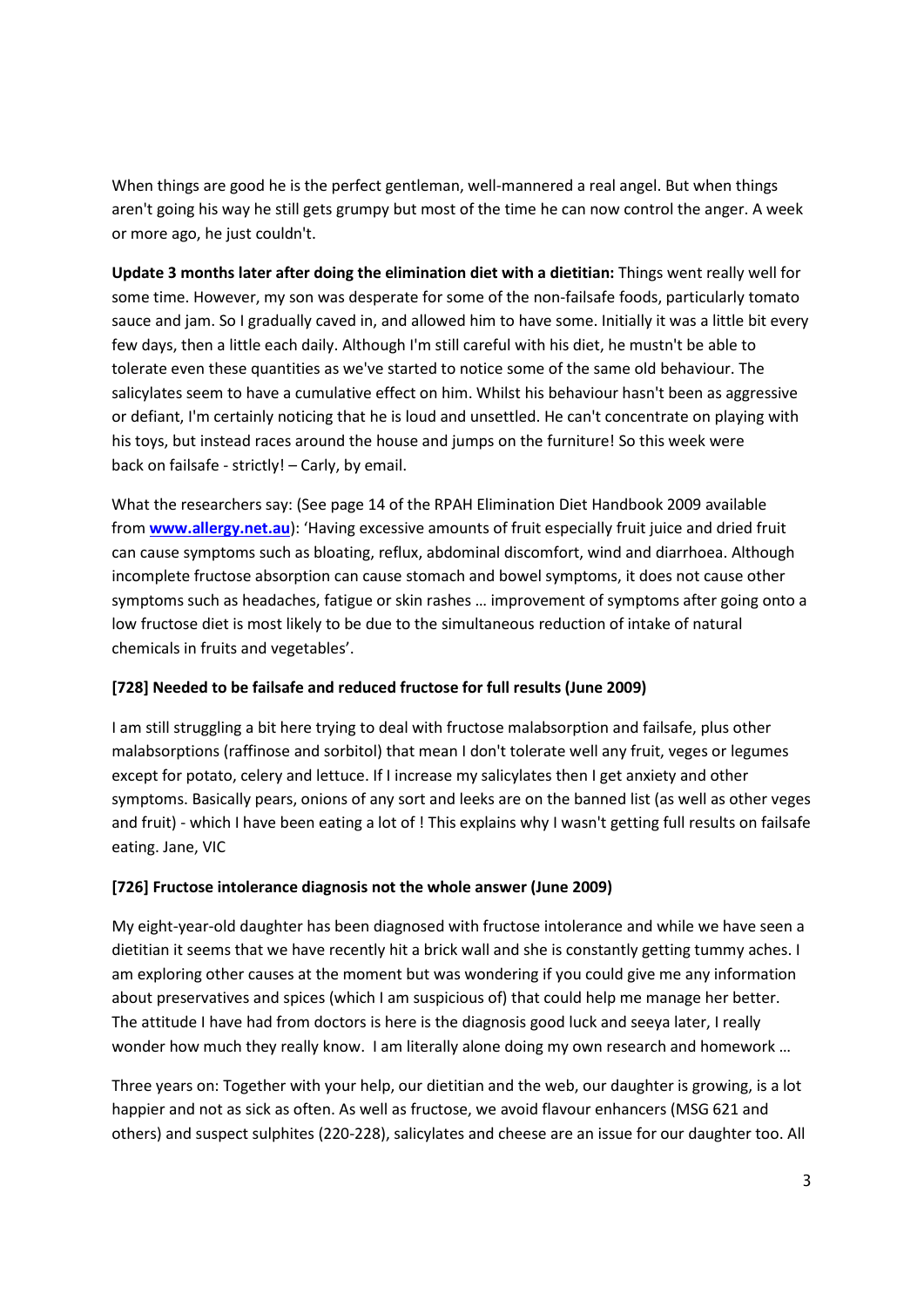in all we as a family are a lot happier, family and friends are now more understanding and accepting of our daughter and her food issues and we are constantly learning. We have also learnt that the key is "listen to your body". by email, SA.

#### **[550] IBS: 'nice, big, healthy bowel' needed dietary modification (May 2007)**

I have been aware of the RPAH diet for over 10 years and largely stuck to it during that time to help with symptoms of MS (multiple sclerosis). I have also suffered bowel issues for many years, predominately constipation but sometimes diarrhoea. My symptoms primarily include bloating, constipation and terrible pain. Initially, I thought it was the cause of my MS (bowel and bladder disturbance can be a problem) so just figured I had to live with it. When my lower bowel pain became quite severe - particularly after eating wheat and despite being failsafe - I decided to consult my GP again. She referred me to a gastroenterologist who preceded to do a colonoscopy to see if some inflammatory bowel disease was present and an endoscopy so she could take a biopsy and take a definite diagnosis on whether I had Coeliac disease or not.

Fortunately, all my results came back clear and the gastro told me that after examination she concluded that I had a 'nice big healthy bowel' (I guess that's a compliment to the gastro fraternity!) As she had eliminated all other possible diseases, she further concluded that I simply had IBS which has no real treatment. She said that dietary modification could help however, and referred me to a bowel dietician.

The dietician explained to me about fructans (a natural sugar) found in the onion family, wheat, chicory and asparagus. Having been failsafe, I knew about the amine and salicylate intolerance I have but thought that eliminating fructans could help considering I found leeks, spring onions and wheat appeared to affect me despite them all being failsafe and despite my not having Coeliacs. This all really helped so now I have refined my diet again and have eliminated all the trigger food chemicals (MSG, Salicylates, Amines) as well as fructans (leeks, spring onions, wheat, asparagus). This has helped my IBS greatly. I am now just trying to give up percolated coffee every morning as that appears to trigger IBS symptoms. This fructans information may just be another piece of the puzzle for some people who suffer IBS. – by email.

# **[386] Effects of 'sugar-free" polyols (January 2006)**

A few months ago I started chewing sugar free chewing gum several times a day and since then, my stomach has been almost continuously bloated. On occasions the amount of gas in my stomach is so extreme that I have to force myself to burp to relieve the pressure in my stomach - Male, 30s, Australia, sorbitol and maltitol, twice daily.

I was suffering with a sort of what I thought was "gastritis", causing extreme obnoxious embarrassing gas and bloating, and after an hour or two, constant gas every 10 minutes for hours and hours .... it was so bad I wanted to run away from myself, I know that's funny but it was quite disgusting, the doctors told me I had a spastic colon but I noticed the "health" food candy bars I thought were healthy had sorbitol and my stomach feels perfect since I've been reading the labels and staying away from the sorbitol - female, 30s, USA, sorbitol, daily